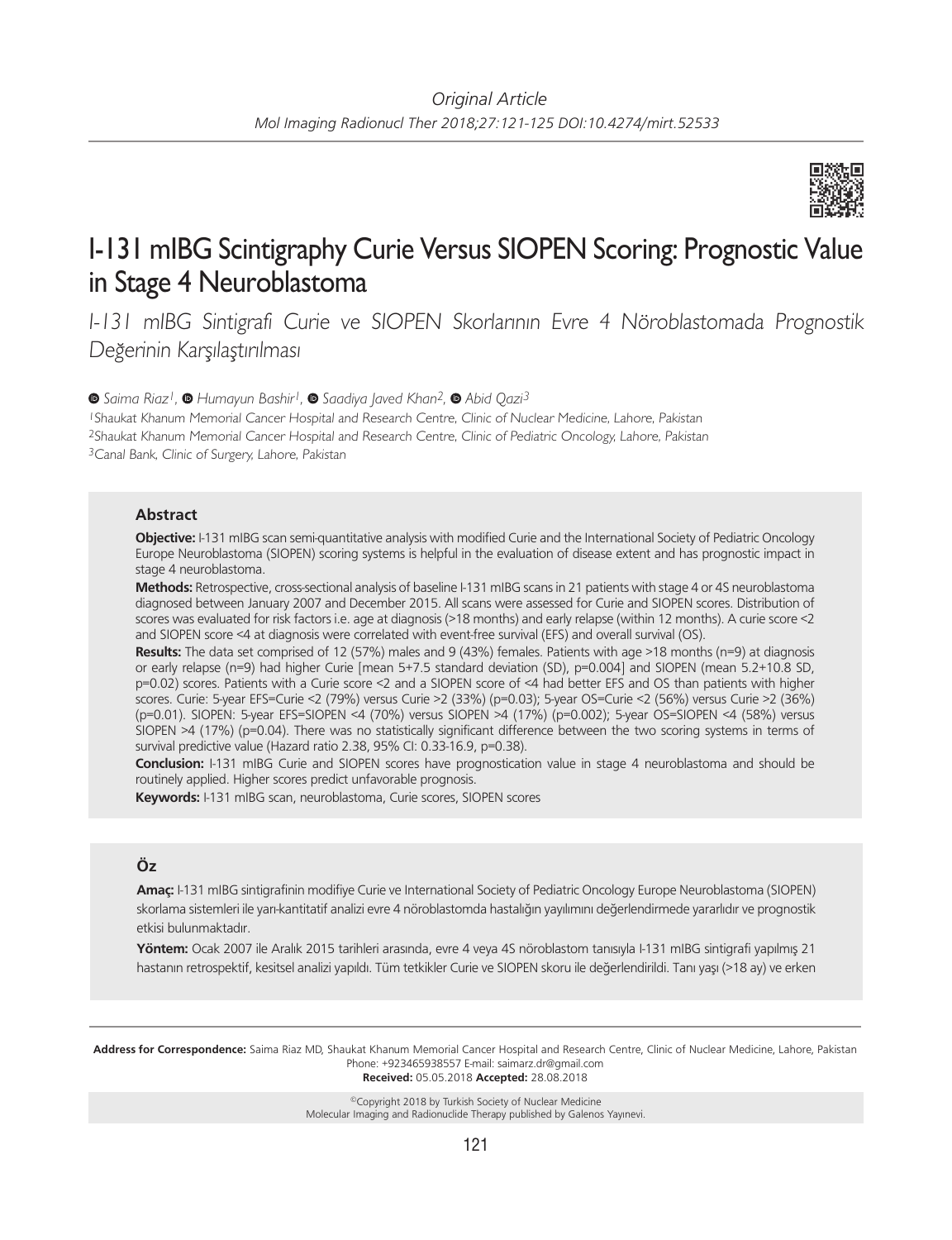nüks (12 ay içinde) gibi risk faktörlerine göre skor dağılımı değerlendirildi. Tanı anında Curie skoru <2 ve SIOPEN skoru <4 hastalıksız (HGS) ve genel sağkalım (GS) ile ilişkili idi.

**Bulgular:** Çalışmaya 12 (57%) erkek ve 9 (43%) kadın dahil edildi. Tanı anında yaşı >18 ay olan hastalar (n=9) veya erken nüks edenlerde (n=9) Curie [ortalama 5+7,5 standart deviasyon (SD), p=0,004] ve SIOPEN (ortalama 5,2+10,8 SD, p=0,02) skorları daha yüksek bulundu. Curie skoru <2 ve SIOPEN skoru <4 olan hastaların HGS ve GS daha yüksek skorlu hastalardan daha iyiydi. Curie: 5-yıl HGS=Curie <2 (%79) vs Curie >2 (%33) (p=0,03); 5-yıl GS=Curie <2 (%56) vs Curie >2 (%36) (p=0,01). SIOPEN: 5-yıl HGS=SIOPEN<4 (%70) vs SIOPEN >4 (%17) (p=0,002); 5-yıl GS= SIOPEN <4 (%58) vs SIOPEN >4 (%17) (p=0,04). Her iki skorlama sistemi arasında sağkalım öngörücü değer açısından istatistik olarak anlamlı farklılık saptanmadı (Risk oranı: 2,38, %95 CI: 0,33-16,9, p=0,38).

**Sonuç:** I-131 mIBG Curie ve SIOPEN skorlarının evre 4 nöroblastomda prognostik öngörü değeri vardır ve rutin olarak kullanılmalıdır. Yüksek skorlar daha kötü prognozu göstermektedir.

**Anahtar kelimeler:** I-131 mIBG sintigrafi, nöroblastoma, Curie skoru, SIOPEN skoru

## **Introduction**

Neuroblastoma is the most common extra-cranial solid malignant tumor in children. It originates from the sympathetic nervous system, most frequently from the adrenal medulla. The heterogeneous clinical behavior of neuroblastoma is dependent on numerous clinical as well as biological features (1). Neuroblastoma is diagnosed over a wide age range, from birth through young adulthood. Older age at diagnosis indicates a grim survival. Poor prognostic factors include: Age >18 months, NMYC amplification, poorly differentiated, advanced stage disease, and indistinguishable tumor histology (2). Approximately 70% of neuroblastoma patients present with metastatic disease (3). With the current treatment approaches, age at diagnosis has proven to be one of the most influential predictors of the outcome. In patients older than 1 year, the 5-year disease-free survival rates for stage 4 neuroblastoma have been reported to be 30-46% (4).

Treatment regimens including induction therapy, autologous stem cell transplantation, better radiotherapy techniques and immunotherapy have led to improvements in diseasefree survival. Tailoring treatment to risk group stratification has improved outcome. The capacity to identify both biologic and clinical prognostic markers of response has the benefit of selecting treatment therapies (5).

Radioiodine labeled metaiodobenzylguanidine (mIBG) is an aralkylguanidine, structurally parallel to norepinephrine. Almost 90% of neuroblastoma concentrate mIBG within the marrow, soft-tissue sites of disease or cortical bone (6,7). Since I-123 labeled mIBG is not available in our part of the world, I-131 mIBG is used.

#### **Materials and Methods**

Retrospective data of baseline I-131 mIBG scans was analyzed in patients with stage 4 or 4S neuroblastoma registered between January 2007 and December 2015. Our data set included 21 patients, aged 0.5 to 12 years. Twelve were males (57%) and 9 (43%) females.

This retrospective study has been approved by the Institutional Review Board of Shaukat Khanum Cancer Hospital and Research Centre, Lahore.

## **Imaging**

Radiotracer dose in the range of 37 to 55 MBq I-131 MIBG was injected intravenously adjusted to patients' weight according to EANM recommendations. Scanning was acquired at 24 and 48 hours using Siemens Symbia T16 camera, 128x128 matrix for planar scan, bed movement 7-8 cm/min.

#### **Semi-quantitative Analyses**

Semi-quantitative evaluation of all scans was performed using the Curie and International Society of Pediatric Oncology Europe Neuroblastoma (SIOPEN) scoring methodology.

Initially developed in 1995, scoring is based on the presence of mIBG uptake in multiple anatomic regions (8,9). Ten different sites were scored, including 9 skeletal sites (head, chest, T-spine, L-spine, pelvis, upper arms, lower arms, femurs, and lower legs) and an additional tenth site for soft-tissue lesions.

The International Neuroblastoma Risk Group (INRG) Staging System (INRGSS) is an imaging defined staging and risk assessment system. According to the SIOPEN semiquantitative scoring method, the skeleton was divided into 12 anatomical body segments as follows: the skull, the thoracic cage, the proximal right upper limb, the distal right upper limb, the proximal left upper limb, the distal left upper limb, the spine, the pelvis, the proximal right lower limb, the distal right lower limb, the proximal left lower limb and the distal left lower limb. The extent and pattern of skeletal mIBG involvement was scored using a 0-6 scale to discriminate between focal discrete lesions and patterns of more diffuse infiltration (10).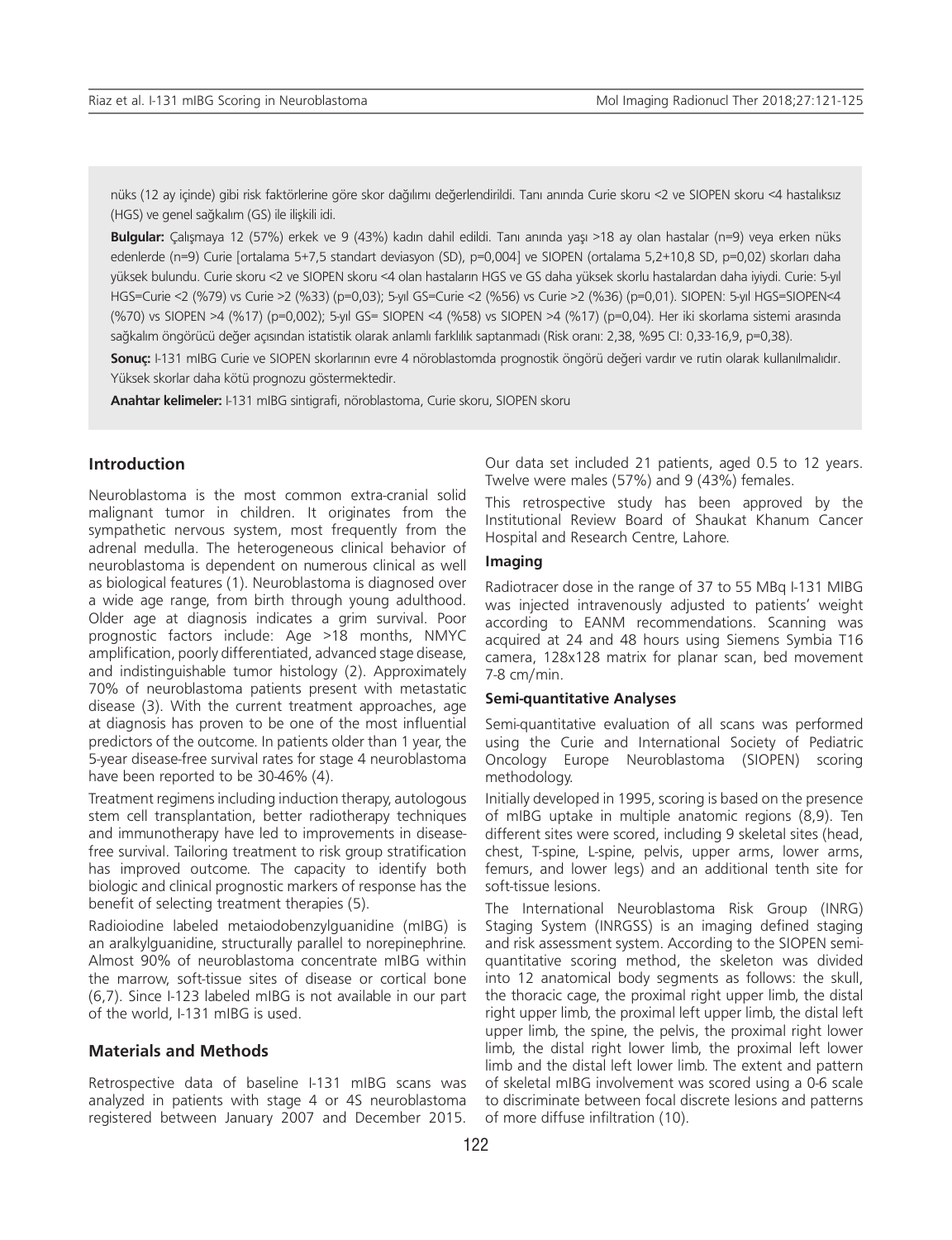Distribution of scores was evaluated for two risk factors i.e. age at diagnosis (>18 months) and early relapse (within 12 months).

#### **Statistical Analysis**

The data were analyzed by the Kaplan-Meier method using IBM SPSS statistics 20 program. A Curie score <2 and SIOPEN score <4 (est defined cut-off) at diagnosis were correlated with event-free survival (EFS) and overall survival (OS) (11). Log-rank test with a p value of less than 0.05 was used to evaluate the differences between groups. Cox proportional hazards regression model applying the enter method was used to estimate hazards ratio (HR) for analysis.

## **Results**

The data set included 12 (57%) males and 9 (43%) females (age range: 4 months to 12 years). All had stage 4 disease in terms of osteomedullary metastases (n=9), soft issue metastases (n=8) and cytological bone marrow involvement (n=4) (Table 1).

Out of total 21 patients, 12 (57%) were younger than 18 months, while 9 (43%) older than 18 months of age. Nine patients (57%) had either relapse within 12 months after diagnosis or primary progressive disease.

## **Semi-quantitative Scoring**

Overall Curie score ranged from minimum 1 to a maximum score of 27 (average 5.9±7.9 S). SIOPEN scores ranged between 0 to a maximum score of 48 [average 6.1±11.6 standard deviation (SD)].

On Curie scores analysis, 10 patients had <2 and 11 had >2 Curie scores. SIOPEN score <4 was calculated in 15 and >4 in 6 patients.

#### **Distribution of mIBG Score by Risk Factors**

In patients with age <18 months at diagnosis, Curie scores were 2.7±4.2 SD and SIOPEN scores were 1.2±3.2 SD. For age >18 months, Curie scores were identified as 10.4±9.7 SD and SIOPEN scores 12.8±15.4 SD. On bivariate analysis, the scores were higher in age >18 months (p=0.002 for Curie and p=0.018 for SIOPEN scores).

In reference to relapse, patients with early relapse had Curies scores 9.8±10.2 SD, and SIOPEN scores were 14.0±10.8

| $n = 21$                |                                                                                         |
|-------------------------|-----------------------------------------------------------------------------------------|
| Gender                  | 12 (57%) males<br>9 (43%) females                                                       |
| Age                     | Average: 2.7 years<br>Range: 4 months to 12 years                                       |
| Disease characteristics | Osteomedullary metastases: 9<br>Soft tissue metastases: 8<br>Cytological bone marrow: 4 |

SD. In comparison to this, patients who did not show early relapse, the Curie scores were 1.2±1.5 SD, while SIOPEN scores were 3.6±1.6 SD. The scores tended to be higher in patients with early relapse within 12 months in comparison to patients who did not show early relapse (p=0.004 for Curie and p=0.02 for SIOPEN scores). The details of these scores have been displayed in Figure 1.

#### **Disease Outcome and Survival Analysis**

Out of 10 patients with Curie score <2, 2 (20%) relapsed and 2 (20%) died, while with Curie score >2, 7 out of 11 (63.6%) relapsed and 6 (54.5%) died.

On analysis of SIOPEN scores, out of 15 patients with score <4, 4 (27%) relapsed and 4 (27%) died, while with scores >4, 5 out of 6 (83%) relapsed and 4 (67%) died.

Comparative analyses demonstrated that Curie score <2 and a SIOPEN score of <4, respectively, had better EFS and OS than patients with higher scores. 5-years EFS for Curie score <2 was 79% versus 33% for score >2 (p=0.03). 5-year OS was 56% for Curie score <2 versus 36% for score >2  $(p=0.01)$ .

Based on SIOPEN scoring, 5-year EFS was found to be 70% for score  $\leq 4$  as compared to 17% for score  $\geq 4$  (p=0.002). Similarly, 5-year OS for score <5 was 58% versus 17% for score >4 (p=0.04). The Kaplan-Meier disease-free survival

|                                       | <b>Curie score</b>                   | <b>SIOPEN Score</b>                       |  |
|---------------------------------------|--------------------------------------|-------------------------------------------|--|
| <b>Age at Diagnosis</b>               |                                      |                                           |  |
| $<$ 18 months                         | $2.7 - SD4.2 P=0.02$<br>10.4 - SD9.7 | $1.2 - SD 3.2$ $P=0.018$<br>12.8 -SD 15.4 |  |
| >18 months                            |                                      |                                           |  |
|                                       |                                      |                                           |  |
| <b>Tumor Relapse within 12 months</b> |                                      |                                           |  |
| No                                    | 1.2-SD 1.5 $P=0.004$<br>9.8 -SD 10.2 | $^{4}$ 3.6 - SD 1.6<br>14.0- SD 10.8      |  |
| Yes                                   |                                      |                                           |  |

**Figure 1.** Distribution of Curie and International Society of Pediatric Oncology Europe Neuroblastoma scores with reference to risk factors *SD: Standard deviation*



Figure 2. Curie and International Society of Pediatric Oncology Europe Neuroblastoma scores at diagnosis and event-free survival SIOPEN: International Society of Pediatric Oncology Europe Neuroblastoma, *EFS: Event-free survival*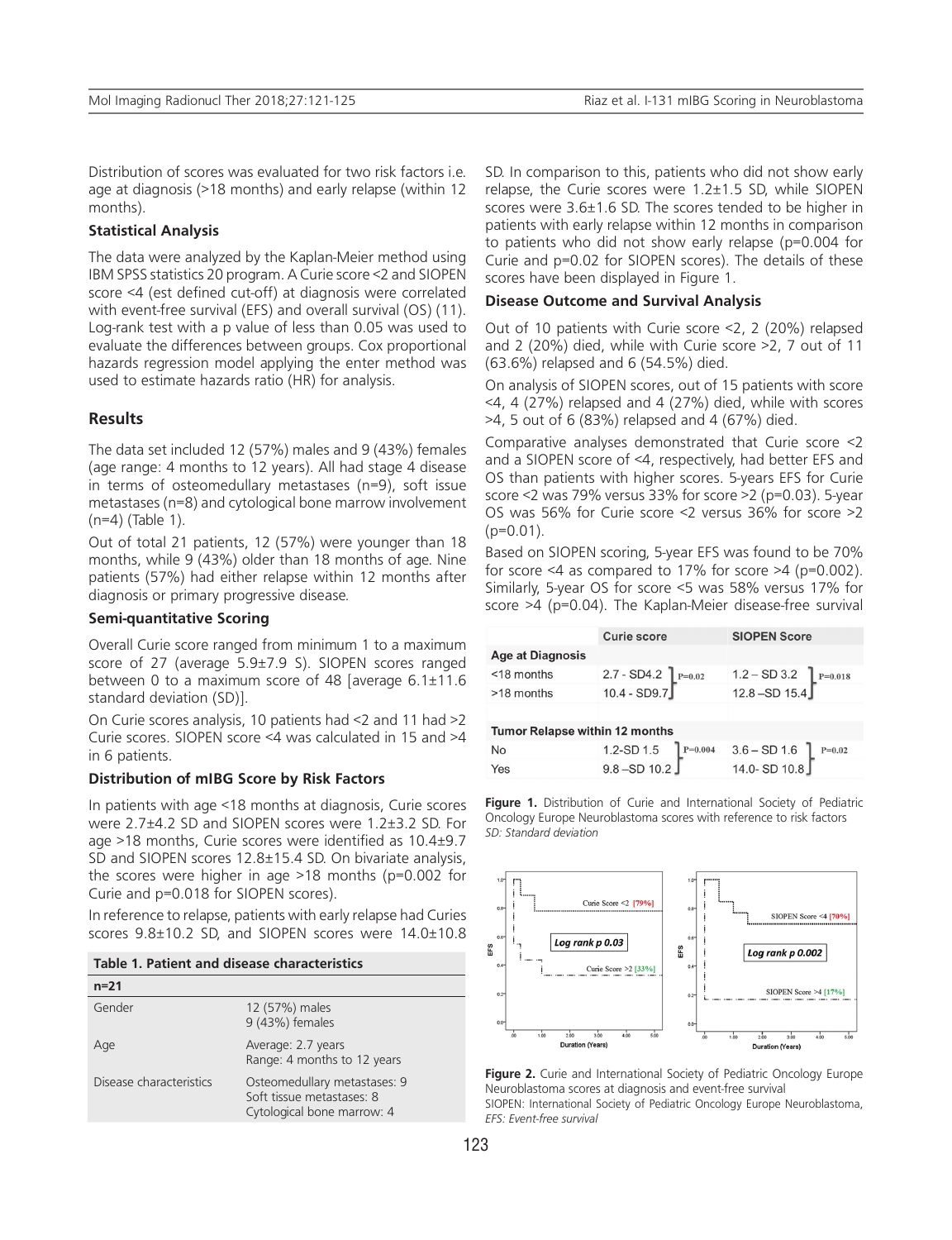distributions based on these low or high Curie and SIPOEN scores were significantly different (Figure 2, 3).

#### **Comparing Curie and SIOPEN Scoring Systems in Predicting Prognosis**

On bivariate analysis, there was no statistically significant difference between the two scoring systems in terms of survival predictive value [HR: 2.38, 95% confidence interval (CI): 0.33-16.9, p=0.38].



**Figure 3.** Curie and International Society of Pediatric Oncology Europe Neuroblastoma scores at diagnosis and overall survival *SIOPEN: International Society of Pediatric Oncology Europe Neuroblastoma*

## **Discussion**

Accurate disease staging is essential for an optimized treatment plan. The outcome is related to disease extent in stage 4 neuroblastoma. Radioiodine labeled mIBG semi -quantitative scoring systems are used to estimate diasease burden. We selected two poor prognostic factors, age older than 18 months and early relapse, to evaluate the validity of mIBG scores (12).

In most of the earlier studies, age <12 months has been taken as the poor prognostic indicator. However, as shown by Moroz et al. (12,13), 18 months is a powerful indicat or of unfavorable outcome as the cut off for age-of-diagnosis. Likewise, time to first relapse influences survival. London et al. (13), demonstrated that mortality risk is higher in patients who relapse early (14).

Scores tended to be higher in patients with age >18 months at diagnosis and early relapse. We found a statistically significant positive correlation between higher scores and poor prognostic factors. In this regard, radioiodine mIBG scan at baseline with high scores can be taken as an indicator of poor outcome. Various studies have shown different cut-off values for mIBG score systems (14,15), and there are several previous studies where no significant prognostic impact of the initial mIBG score was reported (16,17).

However, Decarolis et al. (11), reported the best cut-off for the Curie score as 2 and that for the SIOPEN score as 4, which significantly discriminated between poor and more favorable outcomes. We evaluated the validity of these cutoff scores in our referral group. Patients who tended to have higher scores at baseline had higher frequencies of disease relapse and deaths. Outcome was significantly better in lower scores with better EFS and OS when compared with higher scores.

An INRG task force led by Matthay et al. (10) has examined both methodologies as a potential prognostic marker for outcome determination. The SIOPEN scoring methodology is currently being used in SIOPEN high risk neuroblastoma trials, with Curie scoring used in COG trials.

In a prior review of COG-A3973, COG investigators were unable to identify a mIBG (Curie) score at diagnosis that correlated with outcome (14). Ladenstein et al. (15) studied the baseline scores at diagnosis and reported SIOPEN mIBG score to be highly prognostic of outcome in two independent data sets, SIOPEN/HR-NBL1 and COG-A3973. In comparison, our data set comply with findings of Decarolis et al. (11). We found that the prognostic value of Curie and SIOPEN scores were similar. Although SIOPEN scores do not include soft tissue disease, both scoring systems were found to have similar prognostic significance with no statistically significant difference (HR: 2.38, 95% CI: 0.33-16.9, p=0.38).

## **Study Limitation**

The limitation of this study is the limited number of followup I-131 mIBG scans, to provide statistically significant outcome analyses based on post-induction Curie and SIOPEN scores. Our data needs further extension with future prospect to report the validity of these scores in therapeutic response evaluation and to develop mIBG scoring systems based response criteria.

## **Conclusion**

In conclusion, our study demonstrates the feasibility of mIBG scoring systems, which have prognostication value in stage 4 neuroblastoma. These scores are not used in routine clinical practice. However, with advancement in therapeutic options in stage 4 neuroblastoma, the implementation of mIBG scoring systems can be helpful in more precise prognostication based treatment.

#### **Ethics**

**Ethics Committee Approval:** The study was approved by Institutional Review Board Shaukat Khanum Memorial Cancer Hospital and Research Centre, Lahore, Pakistan.

**Informed Consent:** Consent form has been filled out by all authors.